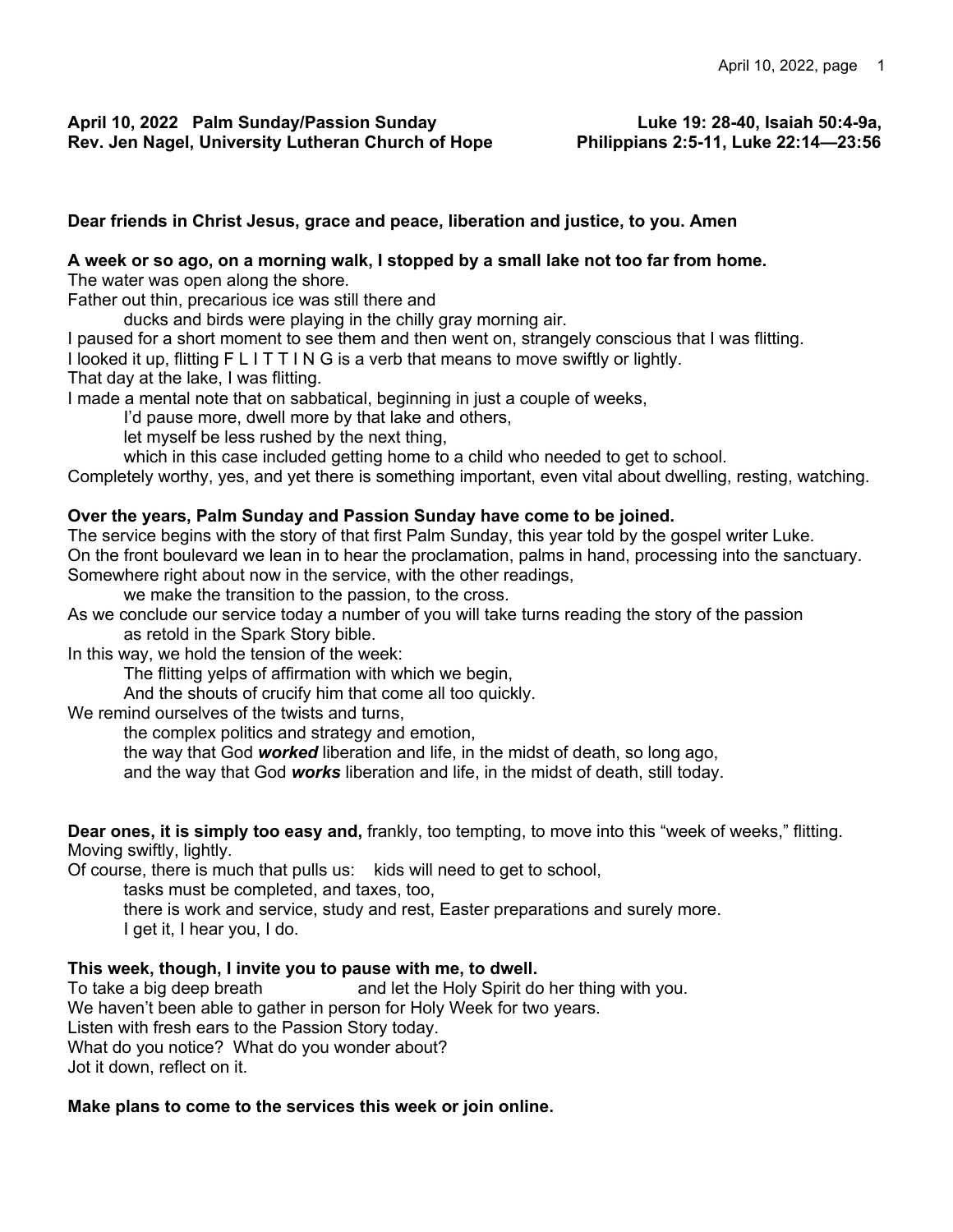It is a rich, rich week.

## **Maundy Thursday's service is built on the commandments of Jesus.**

Maundy is from the Latin word, Maundatum, commandments:

Remember, Eat, Drink, Love.

So on Thursday we'll have a special time of confession and forgiveness.

We'll savor the bread, sharing Holy Communion.

At the end of the service in the evening we'll strip the altar of its colorful cloths and worship materials, moving into the stark simplicity of the cross.

## **On Good Friday we'll hear the crucifixion story in word and song.**

We'll have the opportunity to kneel by the cross, the place where Jesus was killed. It's a solemn service, quiet and beautiful, often deeply moving.

## **Easter Vigil is on Saturday evening.**

We begin outside blessing and lighting the new pascal candle,

hearing the salvation stories retold from the Hebrew Bible, the Old Testament.

We'll remember our baptisms.

Finally we'll come into the sanctuary to break the Lenten fast with a joyous Holy Communion.

It's quite a service and if you haven't experienced it, do try it out.

## **If you can't make it to worship, and even if you can, find your own way to dwell in this holy week.**

Make a space—time for prayer, a ritual of deep breathing.

Read the stories, pick out a hymn or psalm or two that will ground you, try poetry or meditating on artwork. Listen to the news alert for the crosses of our time:

the suffering and the violence,

the brokenness, the pain and death.

It is all around, in Ukraine, of course and closer to home, too.

How are we in solidarity in these spaces of pain?

How is liberation getting worked out?

Where are their cries of Hosanna, save us? and where do we need new life?

**This Holy Week, Join me in slowing down our gait, slow down our pace.**  Of course we could flit, moving quickly,

but this sacred season demands our fullest attention, our greatest presence. Take a breath, a deep breath…

## **Yesterday, after the Memorial Service for Mike Fingerson my family texted.**

"We went to see the herons today. They are amazing. You should stop on your way home." There is a rockery on two islands in the Mississippi near Marshall Terrace Park,

north of Lowry Avenue in Northeast Minneapolis.

I hadn't been there yet this year, but it's a favorite spot, so I stopped …and it was amazing. Literally 100-some Great Blue Herons (I counted the best I could),

nesting,

bringing more sticks to add to the nests,

perhaps they had eggs in those nests, I don't know, but they were doing their heron thing. I could have flitted home, plenty to do.

But instead I listened to the tug and I paused,

still dressed for church,

watching these graceful herons…being herons,

praising their maker,